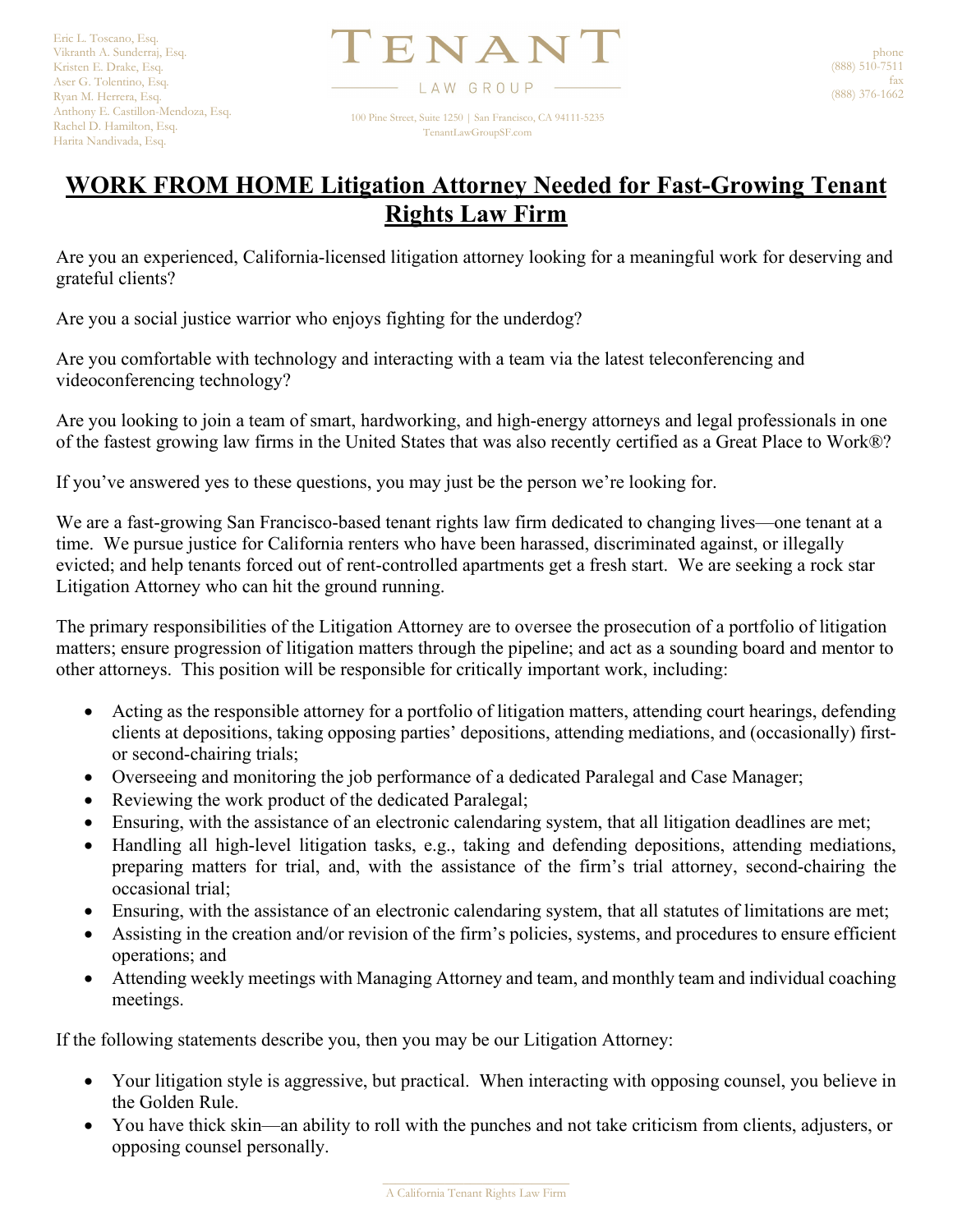- You believe in the firm's commitment to work-life balance but are nonetheless prepared to arrive early, stay late, and work on weekends when necessary to get the job done.
- You have an empathetic and understanding manner with clients.
- You have great attention to detail. You proofread documents and emails; can spot and fix grammar errors, spelling errors, typos, formatting errors, etc.; you do not let important details slip through the cracks or derail a project.
- You expect personal performance and team performance to be nothing short of the best.
- You are trustworthy, do not cut corners ethically, earn trust and maintain confidences when appropriate, and, most importantly, do what is right, not just what is expedient.
- You are innovative, growth-minded, can generate new and creative approaches to problems, and can maximize value and use of technology and other resources.
- You can act without being told what to do and bring new ideas to the Managing Attorney.
- You work at a fast pace with the ability to move between tasks quickly, are not overwhelmed with volume or by deadlines, and spend time on tasks that add value.
- You develop and nurture productive and professional relationships with clients and staff and are both approachable yet stern when the circumstances require.
- You are self-directed, able to assess a situation and determine what needs to be done and then do it.
- Your middle name is "No Drama."
- You are an awesome juggler of tasks and can change gears quickly.
- You do not think of any task as "beneath you."

While we do not have a minimum years-in-practice requirement, we need a Litigation Attorney with experience taking and defending depositions, (preferably) attending mediations, and negotiating settlements. The Litigation Attorney must be an active member of the State Bar of California with a discipline-free record. He or she must be able to manage a portfolio of litigation matters, lead a team, take initiative on work that needs to be done, prosecute claims aggressively and efficiently, and complete tasks with minimal handholding. The ideal candidate will have a positive attitude and sense of humor, and be willing to follow policies, systems, and procedures.

This is a fulltime job, and you absolutely must be able to work for at least forty hours per week. Work will be done 100% virtually. Salary depends on experience. Total compensation includes bonuses tied to the achievement of objective quarterly milestones (in full compliance with California law and the California Rules of Professional Conduct); full health, dental, and vision benefits after ninety days of fulltime employment; paid holidays (ten days per year) and sick leave in accordance with state law; payment of California State Bar annual fees and any needed CLE courses to ensure compliance; and a retirement plan with a mandatory employer contribution beginning in January 2023.

## **About the Firm**

Founded in January 2016, Tenant Law Group is dedicated exclusively to the representation of renters and helps California tenants recover money for their losses. Law Firm 500 recognized Tenant Law as the [twenty-second](https://lawfirm500.com/2019-honoree-tenant-law-group/)  [fastest growing law firm in the United States](https://lawfirm500.com/2019-honoree-tenant-law-group/) in 2019 with an aggregate growth rate of 193%; the [twelfth fastest](https://lawfirm500.com/2020-honoree-tenant-law-group-pc/)  [growing law firm in the United States](https://lawfirm500.com/2020-honoree-tenant-law-group-pc/) in 2020 with an aggregate growth rate of 449%; and the [fortieth fastest](https://lawfirm500.com/2021-honoree-tenant-law-group-pc/)  [growing law firm in the United States](https://lawfirm500.com/2021-honoree-tenant-law-group-pc/) in 2021 with an aggregate growth rate of 187%. Our clients are California renters who are experiencing any type of dispute with their landlord. We have offices in San Francisco (headquarters), Oakland, and Los Angeles—with plans to expand to at least two more locations in 2022. Our team size is currently thirty-seven, including twelve full-time employees, two part-time employees, and twenty-three contractors. We are committed to the work we do for our clients, but we don't take ourselves too seriously and really value professional development and team building. Here is our mission statement: